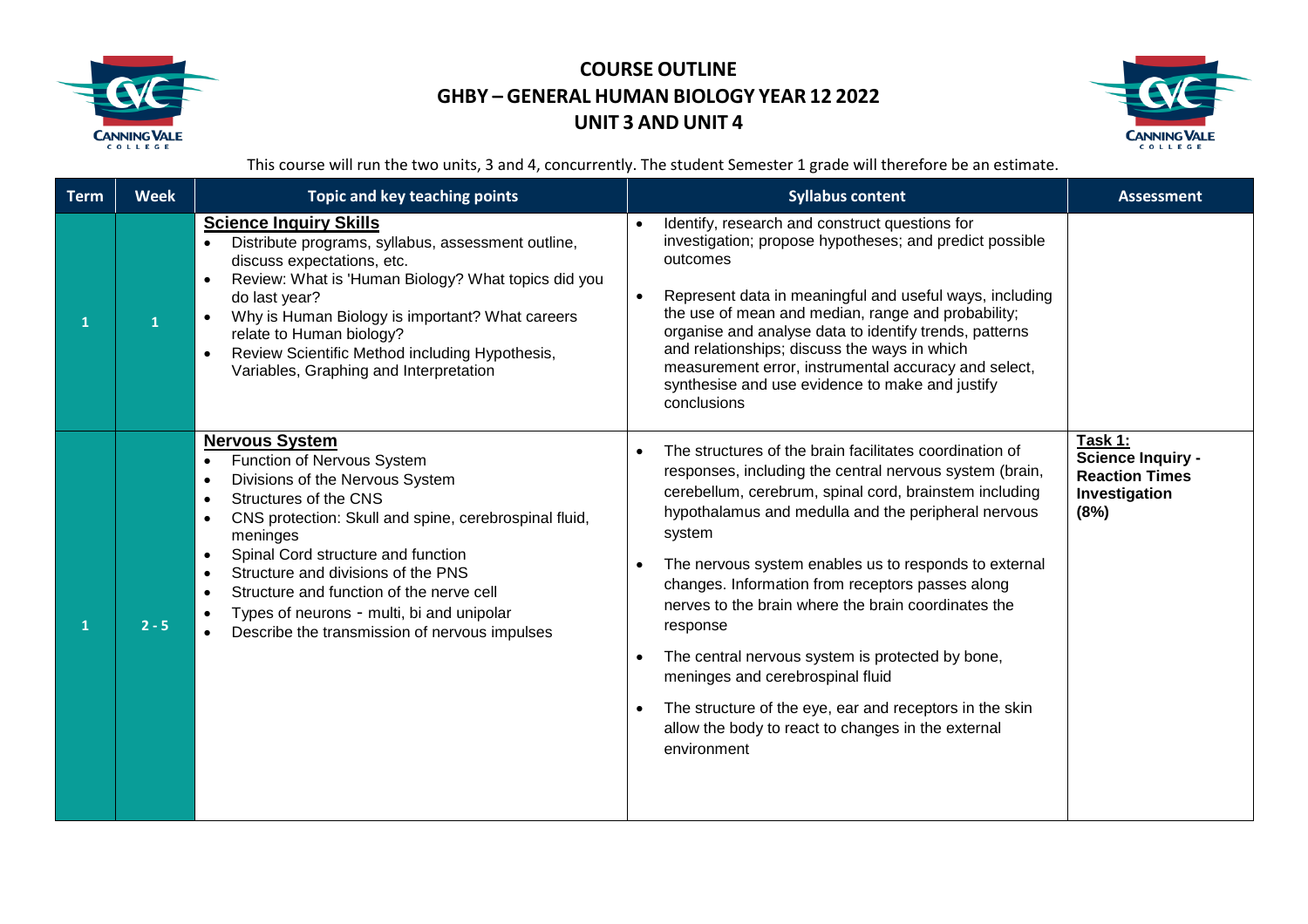



|                       | <b>Nervous System cont</b><br>Define stimuli and receptor<br>$\bullet$<br>Structure of Eyes, Ears and Skin<br>$\bullet$<br>Describe how we eye, ear and 'feel<br>$\bullet$<br>Reflex and Reaction time Practical<br>$\bullet$<br>Reflex arc steps<br>$\bullet$<br>Reflexes of the eye, ear and skin<br>$\bullet$<br>Conditions and treatment of nervous system<br>$\bullet$<br>Stem cell therapy                                                                                                                                                                                                                                                                                                                                                                                                                                     | Receptors detect stimuli which include light, sound,<br>changes in position, chemicals, touch, pressure, pain<br>and temperature<br>Reflex actions are automatic and rapid, which involve<br>$\bullet$<br>sensory neurons, interneurons and motor neurons<br>The nervous system and the musculoskeletal system<br>$\bullet$<br>interact to provide coordinated actions of the body for<br>walking and balance<br>Dysfunctions of the nervous and/or the muscular<br>systems can be debilitating to affected individuals, and<br>ongoing research needs to occur to discover causes<br>and/or improved treatment                                                                                                            | Task 2:                                                                                                                                                                      |
|-----------------------|--------------------------------------------------------------------------------------------------------------------------------------------------------------------------------------------------------------------------------------------------------------------------------------------------------------------------------------------------------------------------------------------------------------------------------------------------------------------------------------------------------------------------------------------------------------------------------------------------------------------------------------------------------------------------------------------------------------------------------------------------------------------------------------------------------------------------------------|----------------------------------------------------------------------------------------------------------------------------------------------------------------------------------------------------------------------------------------------------------------------------------------------------------------------------------------------------------------------------------------------------------------------------------------------------------------------------------------------------------------------------------------------------------------------------------------------------------------------------------------------------------------------------------------------------------------------------|------------------------------------------------------------------------------------------------------------------------------------------------------------------------------|
| $6-8$<br>$\mathbf{1}$ | <b>Endocrine System</b><br>The endocrine system consists of glands and hormones<br>Its function is to maintain internal conditions<br>$\bullet$<br>(homeostasis)<br>Describe hormones as chemical messengers in the<br>$\bullet$<br>body<br>Label the glands of the endocrine system<br>$\bullet$<br>Pair the glands with the hormones they produce<br>$\bullet$<br>Negative feedback loop maintains internal conditions<br>$\bullet$<br>Understand the negative feedback loop and it's<br>$\bullet$<br>components (receptor, modulator, effector, response<br>and feedback)<br>Give examples of negative feedback in the thyroid,<br>$\bullet$<br>adrenal glands and pituitary gland<br>Explain the role of thyroxine, cortisol, growth hormone<br>$\bullet$<br>and, to a lesser extent, adrenaline in regulating the<br>metabolism | Many processes within the body are coordinated by<br>hormones, which are secreted by glands and are<br>transported to their target organs in the blood<br>The endocrine glands of the body include hypothalamus,<br>pituitary, adrenal gland, pancreas, thyroid, pineal and<br>parathyroid glands, testes, ovaries and placenta<br>Hormone replacement therapies can be used for the<br>$\bullet$<br>treatment of endocrine disorders to help improve the<br>quality of life of affected individuals<br>Hormone action can be via negative feedback to<br>$\bullet$<br>maintain internal conditions within tolerance limits;<br>receptor, modulator, effector, response and feedback,<br>are components of a feedback loop | <b>Extended Response -</b><br>Hormone<br><b>Replacement Therapy</b><br><b>Research</b><br>(10%)<br>Task 3:<br><b>Test - Endocrine and</b><br><b>Nervous System</b><br>(7.5%) |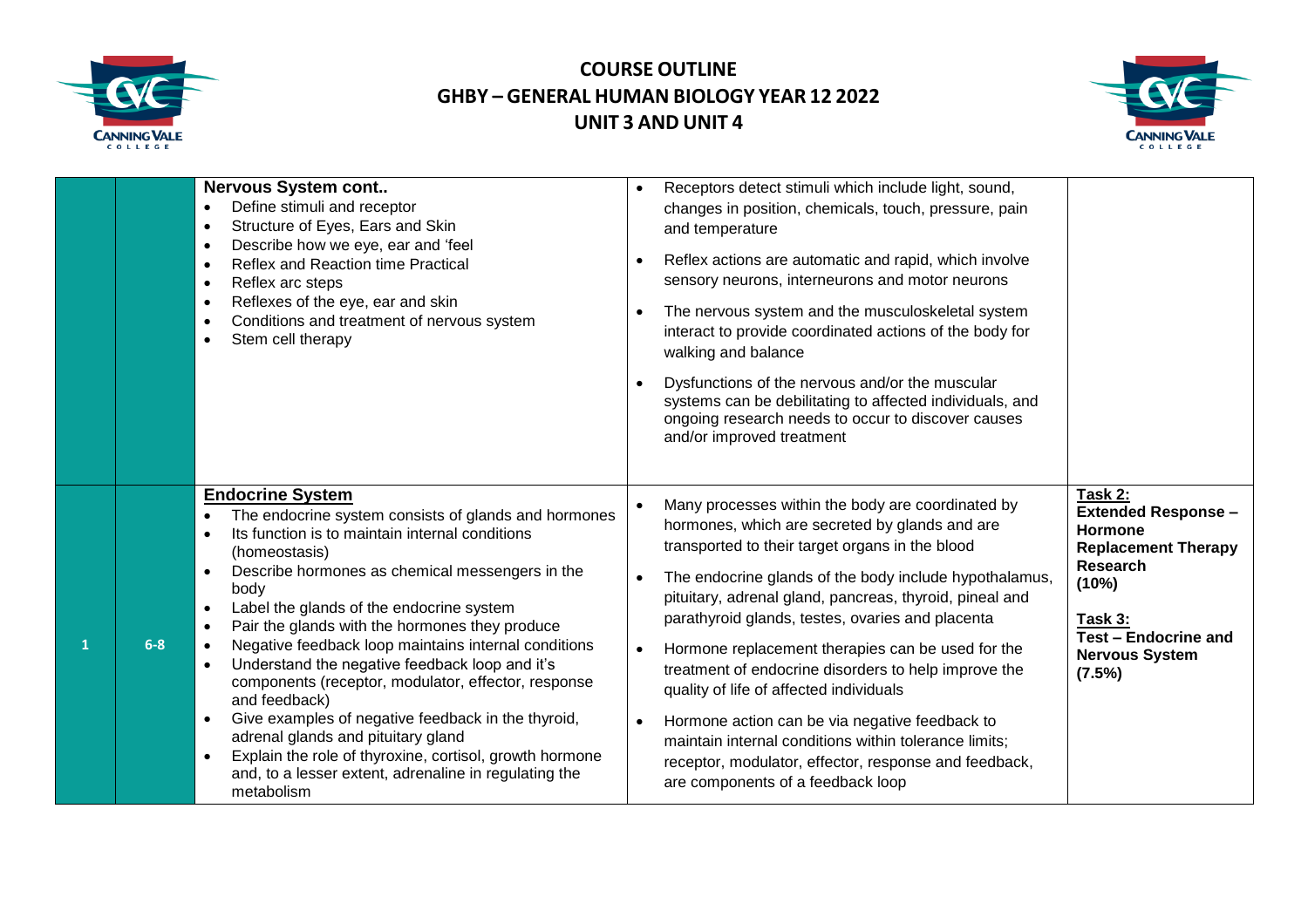



|                |          | The metabolic effects and negative feedback loops for<br>$\bullet$<br>cortisol, growth hormone and adrenaline<br>Explain the use of Hormone Replacement Therapy in<br>$\bullet$<br>endocrine disorders<br>Conditions: Diabetes, Graves' disease, Growth<br>$\bullet$<br>Hormone Deficiency, infertility issues                    | Thyroxine, cortisol, growth hormone and, to a lesser<br>$\bullet$<br>extent, adrenaline, all play a role in the regulation of<br>metabolism                                                                                                                                                                                                                                                                                                                                                                                                                                                        |                                                                                                      |
|----------------|----------|-----------------------------------------------------------------------------------------------------------------------------------------------------------------------------------------------------------------------------------------------------------------------------------------------------------------------------------|----------------------------------------------------------------------------------------------------------------------------------------------------------------------------------------------------------------------------------------------------------------------------------------------------------------------------------------------------------------------------------------------------------------------------------------------------------------------------------------------------------------------------------------------------------------------------------------------------|------------------------------------------------------------------------------------------------------|
|                | $9 - 10$ | <b>Skeletal System</b><br>Function of Skeletal System<br>The main bones of the human skeleton<br>Long Bone Dissection<br>$\bullet$<br>Macroscopic structure of a long bone<br>Microscopic structure of a long bone<br>Bone growth and remodeling<br>Long bone graphing activity<br>Types of Bones based on shape and/or divisions | The support and movement of the body is facilitated by<br>the structure and function of the bones and joints in the<br>skeletal system.<br>The structure and development of long bones provide for<br>strength, growth and repair                                                                                                                                                                                                                                                                                                                                                                  | Task 4:<br><b>Science Inquiry -</b><br><b>Breaking point of</b><br><b>Bone Investigation</b><br>(7%) |
| $\overline{2}$ | $1-2$    | <b>EST Revision</b><br>Practice EST 2017<br>Practice EST 2018<br>$\bullet$<br>Practice EST 2019<br>$\bullet$<br>Revise content highlighted in the 2022 EST<br>Consolidate notes for students to study from                                                                                                                        | Many processes within the body are coordinated by<br>hormones, which are secreted by glands and are<br>transported to their target organs in the blood<br>The endocrine glands of the body include hypothalamus,<br>pituitary, adrenal gland, pancreas, thyroid, pineal and<br>parathyroid glands, testes, ovaries and placenta<br>Hormone replacement therapies can be used for the<br>treatment of endocrine disorders to help improve the<br>quality of life of affected individuals<br>Hormone action can be via negative feedback to<br>maintain internal conditions within tolerance limits; | Task 5:<br><b>Externally Set Task</b><br>(15%)                                                       |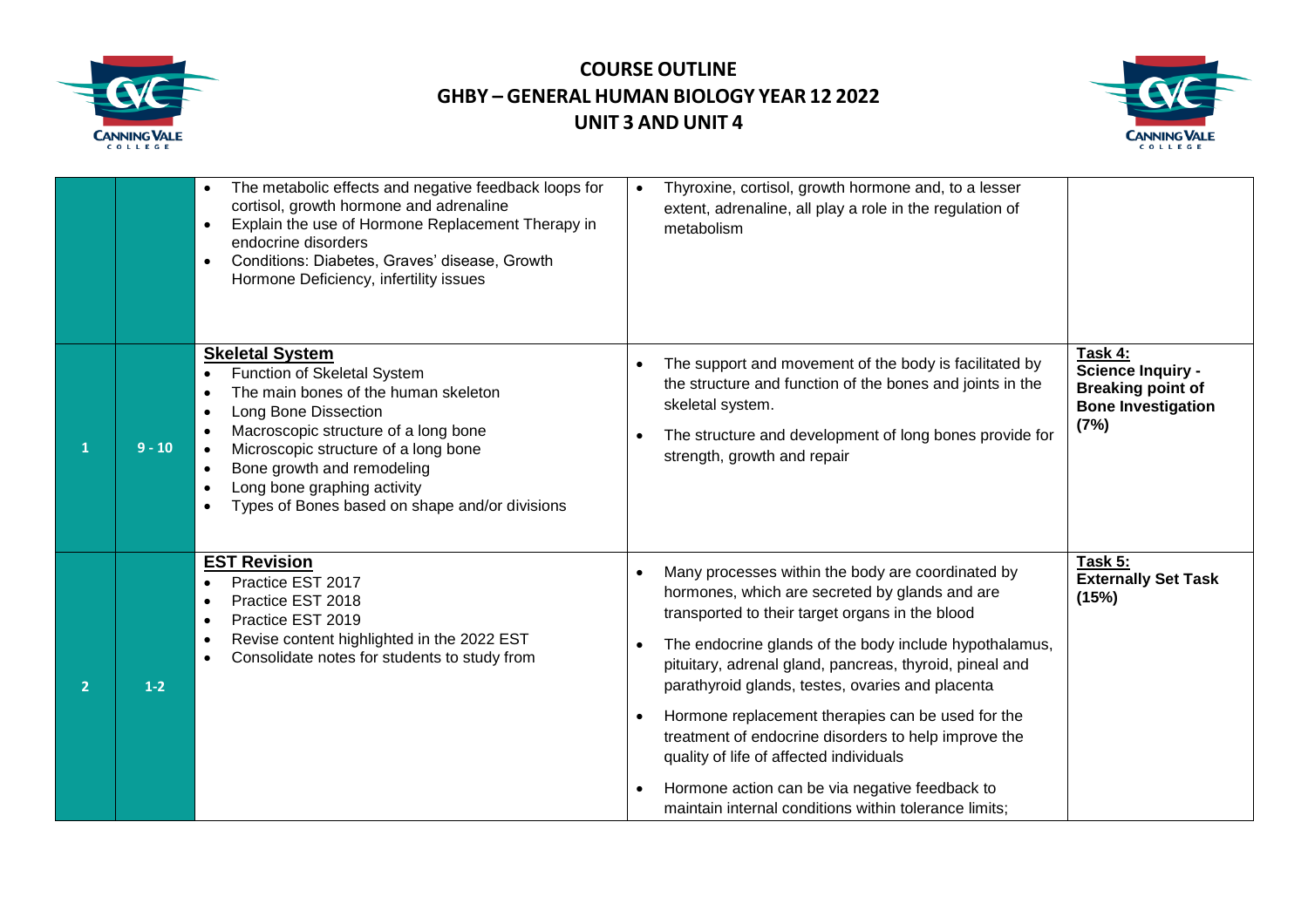



|                |         |                                                                                                                                                                                                                                                                                                                                                                                                                                                                                                                                                                       | receptor, modulator, effector, response and feedback,<br>are components of a feedback loop<br>Hormone replacement therapies can be used for the<br>treatment of endocrine disorders to help improve the<br>quality of life of affected individuals                                                                                                                                                                                                                                 |                                                                    |
|----------------|---------|-----------------------------------------------------------------------------------------------------------------------------------------------------------------------------------------------------------------------------------------------------------------------------------------------------------------------------------------------------------------------------------------------------------------------------------------------------------------------------------------------------------------------------------------------------------------------|------------------------------------------------------------------------------------------------------------------------------------------------------------------------------------------------------------------------------------------------------------------------------------------------------------------------------------------------------------------------------------------------------------------------------------------------------------------------------------|--------------------------------------------------------------------|
|                |         | <b>Skeletal System</b><br><b>Types of Cartilage</b><br>$\bullet$<br>Define Joints<br>$\bullet$<br>Types of joints e.g. Fibrous/Fixed/Cartilaginous<br>$\bullet$<br>Types of joints - Synovial, Hinge, Ball & socket, Gliding,<br>Pivot, Saddle and Condyloid<br>Structure of synovial joints<br>$\bullet$<br>Typical joint injuries in sports caused by movement<br>beyond the capabilities of joints.<br>Treatment for joint and bone damage/injury<br>$\bullet$                                                                                                     | The support and movement of the body is facilitated by<br>$\bullet$<br>the structure and function of the bones and joints in the<br>The location and structure of joints in the skeleton allow<br>$\bullet$<br>for a range of movement<br>Human endeavour: Skeletal damage caused by many<br>$\bullet$<br>sporting injuries are due to movements beyond the<br>capabilities of the bones and joints, and treatment can be<br>by basic first aid and medication, or radical surgery |                                                                    |
| $\overline{2}$ | $4 - 6$ | <b>Muscular System</b><br>Function of Muscular System<br>$\bullet$<br>Terms of motion (adduction, abduction, extension<br>flexion, rotation, circumduction)<br>Elasticity, extension and contractibility<br>$\bullet$<br>Major muscles<br>$\bullet$<br>Common paired (antagonistic) muscles and their typical<br>movements<br>Muscle structure including sliding filament model<br>$\bullet$<br>Development of exercise routine including the effects of<br>$\bullet$<br>possible drug use<br>Common dysfunctions of the skeletal and muscular<br>$\bullet$<br>system | Locomotion and balance is facilitated by the structure<br>$\bullet$<br>and actions of the skeletal muscles<br>Skeletal muscles work in groups around joints to bring<br>about the desired action, while maintaining stability of the<br>joint and providing strength to the action<br>The structure of muscles allow for small movements at<br>$\bullet$<br>cellular level to combine to produce large, strong<br>movements used in walking, balance and arm<br>movements          | Task 6:<br>Test - Skeletal and<br><b>Muscular System</b><br>(7.5%) |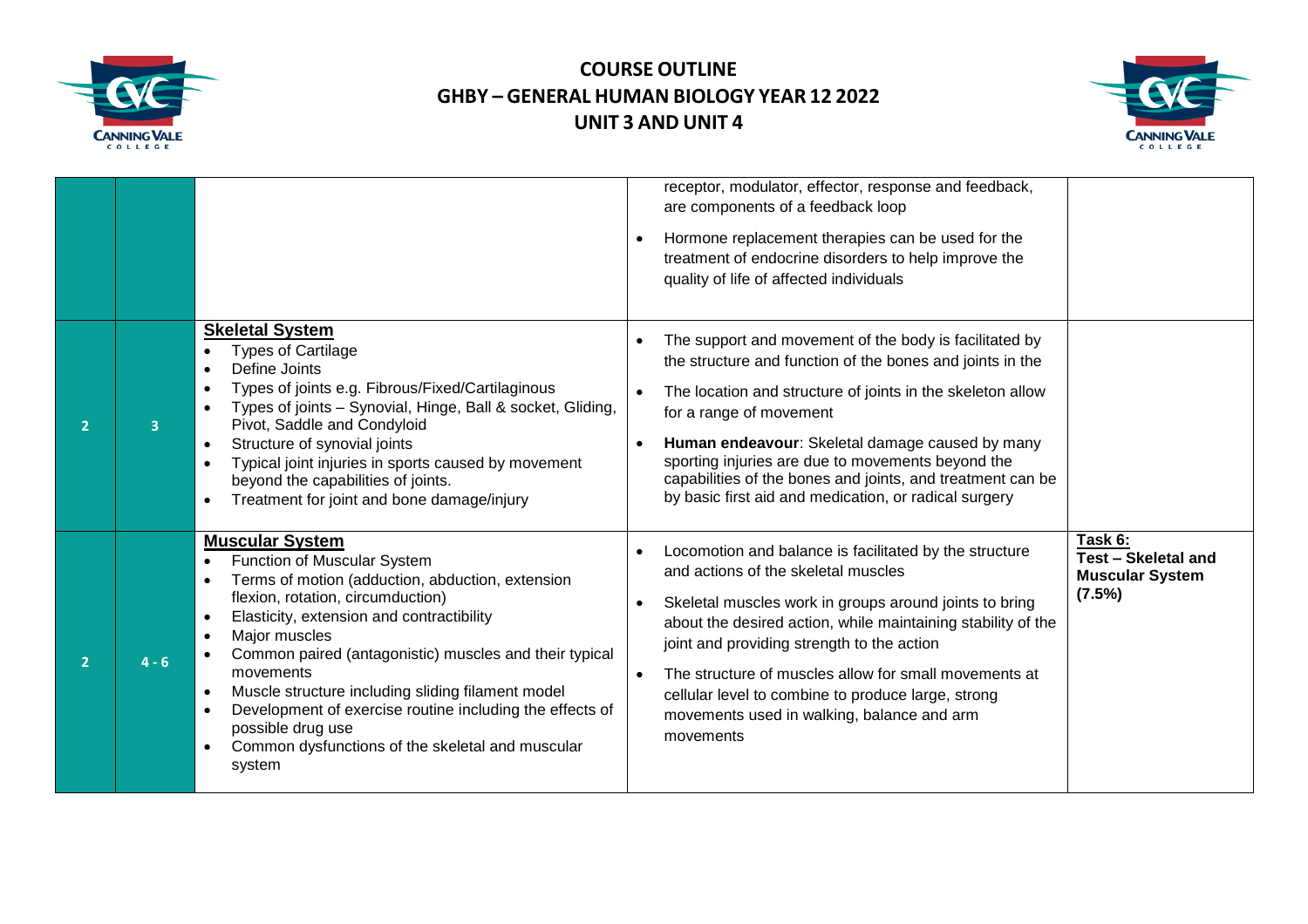



| $\overline{2}$ |               | <b>History of Disease and Microscopes</b><br>Disease myths and misconceptions<br>$\bullet$<br>Interesting history of infectious disease<br>$\bullet$<br>Use of microscopes to focus and draw micro organisms<br>$\bullet$<br>Timeline for microscope development<br>$\bullet$<br>Set-up 5 second Rule Lab<br>$\bullet$                                                                                                                                                                           | Use of microscopes to dispel myths and misconceptions<br>of disease<br>Timeline for microscope development and its impact on<br>identifying the link between pathogens and the diseases<br>they cause                                                                                                                                                                                                                                                                                                                                                                        |                                                                                             |
|----------------|---------------|--------------------------------------------------------------------------------------------------------------------------------------------------------------------------------------------------------------------------------------------------------------------------------------------------------------------------------------------------------------------------------------------------------------------------------------------------------------------------------------------------|------------------------------------------------------------------------------------------------------------------------------------------------------------------------------------------------------------------------------------------------------------------------------------------------------------------------------------------------------------------------------------------------------------------------------------------------------------------------------------------------------------------------------------------------------------------------------|---------------------------------------------------------------------------------------------|
| $\mathbf{2}$   | $8 - 9$       | <b>Disease Causing Pathogens</b><br>Types of pathogens and examples of the diseases<br>$\bullet$<br>they cause (bacteria, virus, fungi, parasite, protozoa)<br>Specific examples of common diseases - Ross River<br>$\bullet$<br>virus, influenza, food poisoning, tuberculosis, hepatitis,<br>tinea & malaria.<br>Host examples (reservoir, vector and incidental)<br>$\bullet$<br>5 second Rule Results and Discussion<br>$\bullet$<br>Set up Micro-organism growth investigation<br>$\bullet$ | Infectious Disease is caused by invasion of a pathogen,<br>$\bullet$<br>and can be transmitted from one host to another.<br>Pathogens include bacteria, viruses, fungi, parasites, and<br>are the causes of common diseases including Ross River<br>disease, influenza, food poisoning, tinea and malaria<br>Design investigations, including the procedure(s) to be<br>followed, the materials required, and the type and amount<br>of primary and/or secondary data to be collected; conduct<br>risk assessments; and consider research ethics, including<br>animal ethics | Task 7:<br>Science Inquiry -<br>Microscopes and 5<br><b>Second Lab</b><br>Week 9 (7%)       |
| з              | 10<br>$1 - 2$ | <b>Stopping the Spread of Disease</b><br>Types of transmission with examples of pathogens for<br>each:<br>Disease-specific vectors<br>$\bullet$<br>Methods of preventing transmission - quarantine,<br>$\bullet$<br>immunisation, hygiene, disruption of pathogen life cycle.<br>Features of a pathogen<br>$\bullet$<br>Adaptive features of pathogens that enable them to<br>$\bullet$<br>enter host<br>Immunisation in Australia<br>$\bullet$<br>How immunisations work<br>$\bullet$           | The transmission and spread of infectious disease is<br>$\bullet$<br>facilitated by local, regional and global movement of<br>individuals<br>Preventing the transmission of disease includes<br>$\bullet$<br>strategies of quarantine, immunization and disruption of<br>pathogen life cycle<br>Modern medicines which assist in reducing the rate, or<br>$\bullet$<br>the severity of infection, include antiseptics, antibiotics<br>and antivirals                                                                                                                         | Task 8:<br><b>Science Inquiry -</b><br>Microorganism<br><b>Growth Investigation</b><br>(8%) |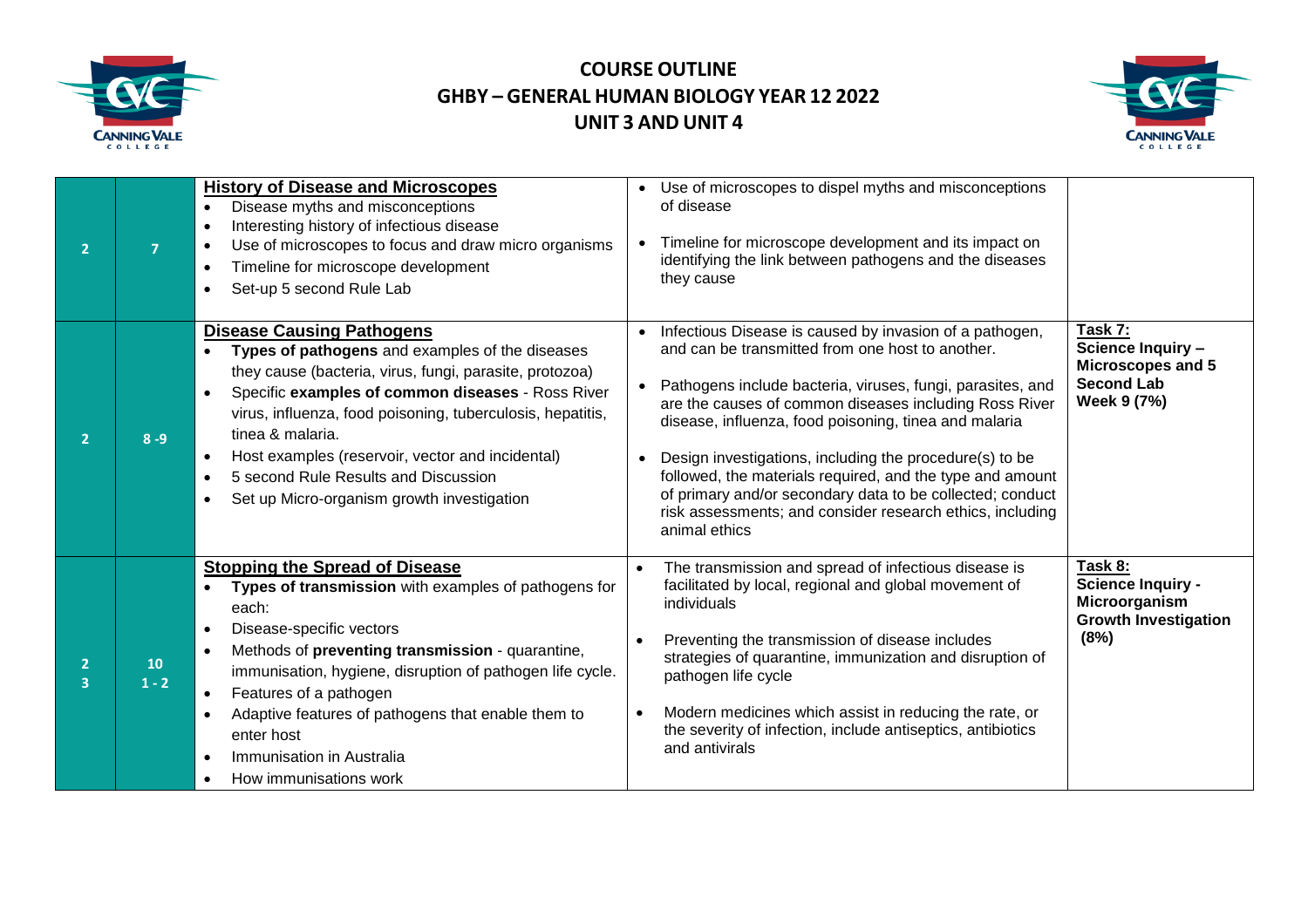



|                         |         | Compare rates of disease and the use of immunization,<br>$\bullet$<br>disruption of pathogen life cycle and hygiene<br>Antibiotic Resistance<br>$\bullet$<br>Medical interventions to reduce infection and risks of<br>$\bullet$<br>misuse                                                                                                                                                                                                                                                                                                                                                                                       | Use and misuse of medicinal treatments against<br>$\bullet$<br>pathogens can cause the development of multi-resistant<br>bacteria that increase risks associated with the infection<br>Pathogens have adaptations that facilitate their entry into<br>the body and transmission occurs by various<br>mechanisms, including through<br>Direct and indirect contact<br>Contaminated food and water<br>Disease-specific vectors, including airborne<br>$\Omega$<br>transmission                                                                                                                                                                                     |                                                             |
|-------------------------|---------|----------------------------------------------------------------------------------------------------------------------------------------------------------------------------------------------------------------------------------------------------------------------------------------------------------------------------------------------------------------------------------------------------------------------------------------------------------------------------------------------------------------------------------------------------------------------------------------------------------------------------------|------------------------------------------------------------------------------------------------------------------------------------------------------------------------------------------------------------------------------------------------------------------------------------------------------------------------------------------------------------------------------------------------------------------------------------------------------------------------------------------------------------------------------------------------------------------------------------------------------------------------------------------------------------------|-------------------------------------------------------------|
| $\overline{\mathbf{3}}$ | $3 - 6$ | <b>Immunology</b><br>First line of Immune Defence: External defences of<br>human body and Protective reflexes, coughing,<br>vomiting, sneezing, diarrhoea<br>Second line of Immune Defence: Inflammatory<br>response<br>Third line of Immune Defence: Neutrophils, macrophage<br>and white blood cells.<br>Antigens including production of antibodies<br>$\bullet$<br>Memory cells for short & long-term immunity<br>$\bullet$<br>Acquired vs. passive immunity<br>$\bullet$<br>Allergy disorders - possible causes of increase and<br>$\bullet$<br>'hygiene hypothesis'<br>Research for Allergy extended response<br>$\bullet$ | Immunity to specific diseases is acquired as a result of<br>$\bullet$<br>natural exposure to the pathogen, or through the use of<br>vaccines to produce memory cells<br>Responses to specific antigens include the production of<br>antibodies and memory cells for short-term and long-term<br>immunity<br>Inherent responses in humans target pathogens,<br>including through the inflammatory response, which<br>involves the actions and components of the circulatory<br>system<br>The 'hygiene hypothesis' proposes that the increase in<br>allergy disorders in modern society, is a consequence of<br>decreased exposure to infection in early childhood | Task 9:<br>$Test -$<br><b>Disease and Vaccines</b><br>(10%) |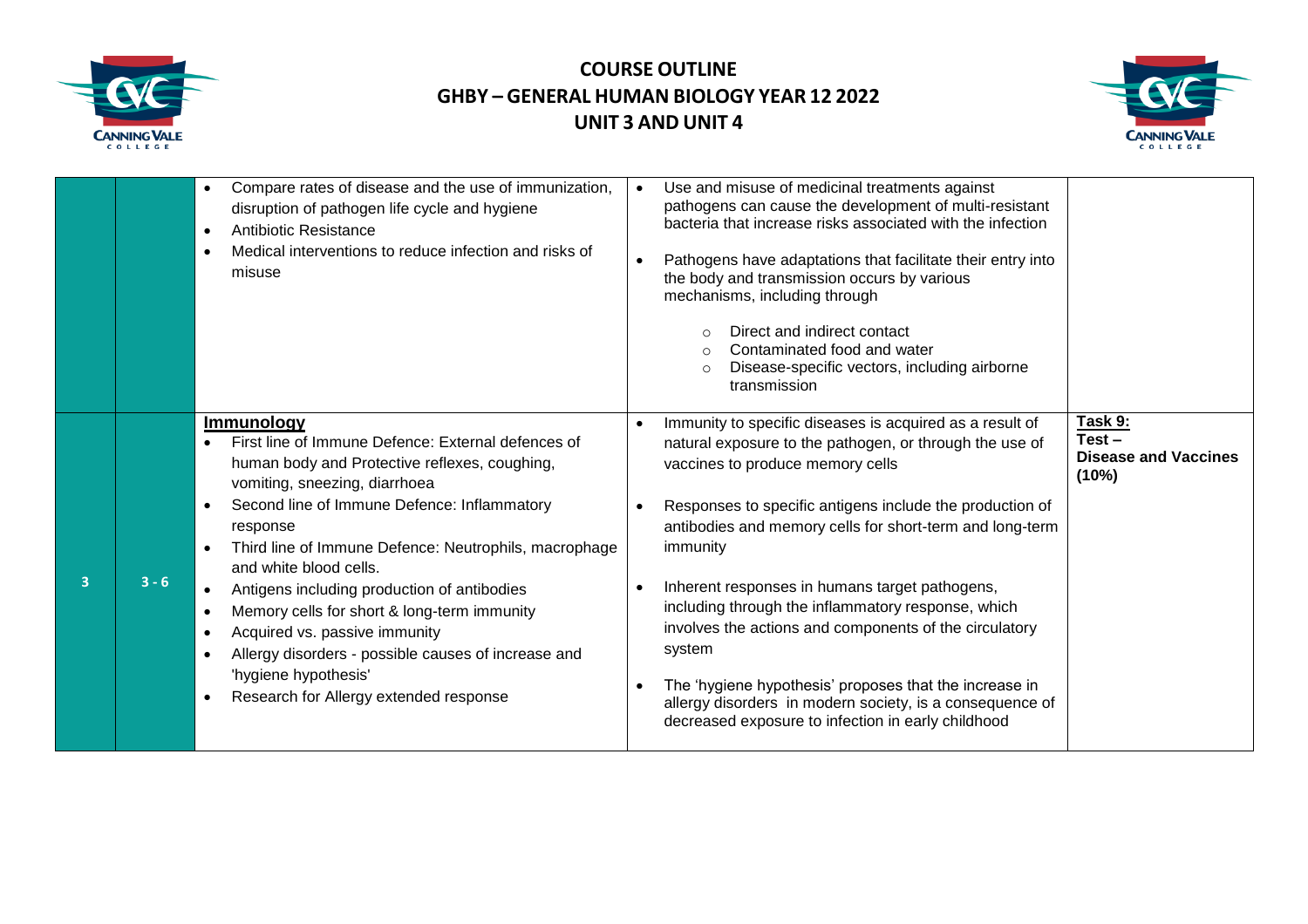



| 3                       | $7 - 8$ | <b>Global Health</b><br>Compare standards of hygiene, sanitation of water,<br>waste treatment and compare first and third world<br>disease statistics<br>Hygiene practices in the workplace eg how are child<br>care centres, fast food outlets and hospitals different<br>Australia's response to recent pandemics like SARS<br>and bird flu. Did it differ from the international response.<br>Examine disease statistics in countries of different<br>$\bullet$<br>density e.g Australia, Denmark, India & Tokyo<br>How has global movement affected the spread of<br>foreign disease e.g flights, travel warnings<br>Discuss how the introduction of foreign disease is more<br>severe in isolated communities using case study. | Standards of hygiene, including sanitation of water,<br>waste treatment and the presence of pathogens and<br>disease vectors, varies between global communities<br>Hygiene practices by individuals in work places,<br>$\bullet$<br>especially in places of food preparation and in hospitals,<br>affect the transmission of disease<br>International collaboration is often required when<br>$\bullet$<br>responding to global issues of disease transmission,<br>such as severe acute respiratory syndrome (SARS) and<br>bird flu, and reducing the impact of disease on isolated<br>populations<br>Population density and movement patterns influence the<br>transmission of disease<br>The transmission and spread of infectious disease is<br>facilitated by local, regional and global movement of<br>individuals<br>The introduction of foreign bacteria and viruses to<br>isolated communities may have a more severe affect<br>than in the outside world | <b>Task 10:</b><br><b>Extended Response</b><br><b>Allergy Disorders</b><br>(10%) |
|-------------------------|---------|--------------------------------------------------------------------------------------------------------------------------------------------------------------------------------------------------------------------------------------------------------------------------------------------------------------------------------------------------------------------------------------------------------------------------------------------------------------------------------------------------------------------------------------------------------------------------------------------------------------------------------------------------------------------------------------------------------------------------------------|-------------------------------------------------------------------------------------------------------------------------------------------------------------------------------------------------------------------------------------------------------------------------------------------------------------------------------------------------------------------------------------------------------------------------------------------------------------------------------------------------------------------------------------------------------------------------------------------------------------------------------------------------------------------------------------------------------------------------------------------------------------------------------------------------------------------------------------------------------------------------------------------------------------------------------------------------------------------|----------------------------------------------------------------------------------|
| $\overline{\mathbf{3}}$ | 8       | <b>Sexually Transmitted Diseases</b><br>Common STI's: (Chlamydia, Gonorrhea, Herpes,<br>Hepatitis B, Syphilis and HIV/AIDS)<br>Name, signs/symptoms and treatment<br>Social behavior on the transmission of STI's in<br>countries.<br>Morals and ethics surrounding intercourse and<br>contraception                                                                                                                                                                                                                                                                                                                                                                                                                                 | Social behaviour is an important factor in the<br>$\bullet$<br>transmission, spread and persistence of sexually<br>transmitted infections.                                                                                                                                                                                                                                                                                                                                                                                                                                                                                                                                                                                                                                                                                                                                                                                                                        | <b>Task 11:</b><br>Test-<br>Immunology and<br><b>Infectious Disease</b><br>(10%) |